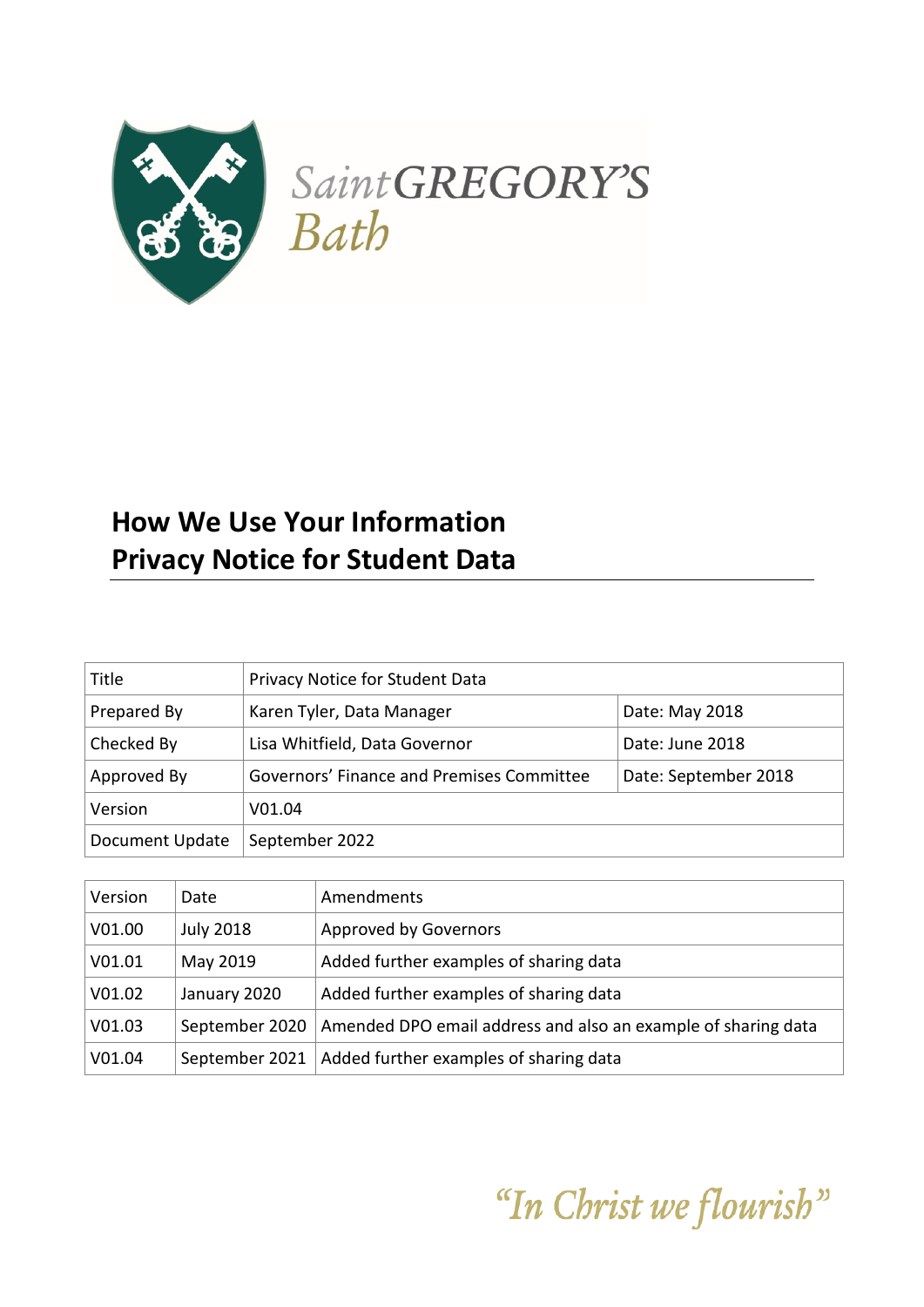## **Introduction**

This notice is to help you understand how and why we collect personal information relating to our students and what we do with that information. It also explains the decisions that you can make about your/your child's own information.

St Gregory's, Bath, is a Data Controller for the purposes of Data Protection Legislation. The school has appointed Mrs Karen Tyler as its Data Protection Officer (DPO). If you are a student and have any questions about this notice please talk to your Tutor or your Head of Year. Alternatively, if you are a parent/carer you can contact the Data Protection Officer by emailing [dpo@st-gregorys.org.uk](mailto:dpo@st-gregorys.org.uk) or phoning 01225 832873.

## **What is "personal information"?**

Students' personal information is information from which a particular student can be identified. The school routinely collects, holds and uses personal data about its current and former students. This includes things like:

- Their name, date of birth, unique student number, address, etc;
- Characteristics such as their ethnicity, religion, languages spoken, nationality, country of birth, free school meal eligibility;
- Assessment and exam results and other academic data about their school work;
- Medical information, including details of any allergies or any medical conditions or special educational needs that they might have;
- Attendance information, such as sessions attended, numbers of absences and reasons given for absences;
- Information about family matters or personal circumstances that might affect their welfare or happiness;
- Behaviour records and data about any disciplinary matters or conduct issues that have arisen;
- CCTV, photos and video recordings in which their image or voice have been captured;
- Information about their future plans, including where they might move on to when they leave the school.

We also hold information about our students' parents/carers and other contacts. Please see our Privacy Notice for Parents/Carers and Student Contacts for more information.

# **How does the school collect personal information about its students?**

The school routinely collects student data in a number of ways. Firstly, the admission form that people fill in gives us lots of personal information about new students before they start at the school. Teachers and other staff from the student's old school might also pass on relevant information to us. Parents and carers then continue to provide additional information (for example every time they phone the school to report an absence or when they discuss their child's progress with teachers). Likewise, the students themselves share personal information with their tutors and other staff throughout their time with us. Sometimes we also receive information about named students from other people/organisations, like the student's doctor if we need it to look after them, or from an agency that is supporting them (i.e. if they need emotional support). We also use CCTV to make sure the school site is safe and we often film or take photographs at events, so students' pictures and voices are often recorded in this way.

#### **Why does the school collect personal information about students?**

We collect and use personal information about our students: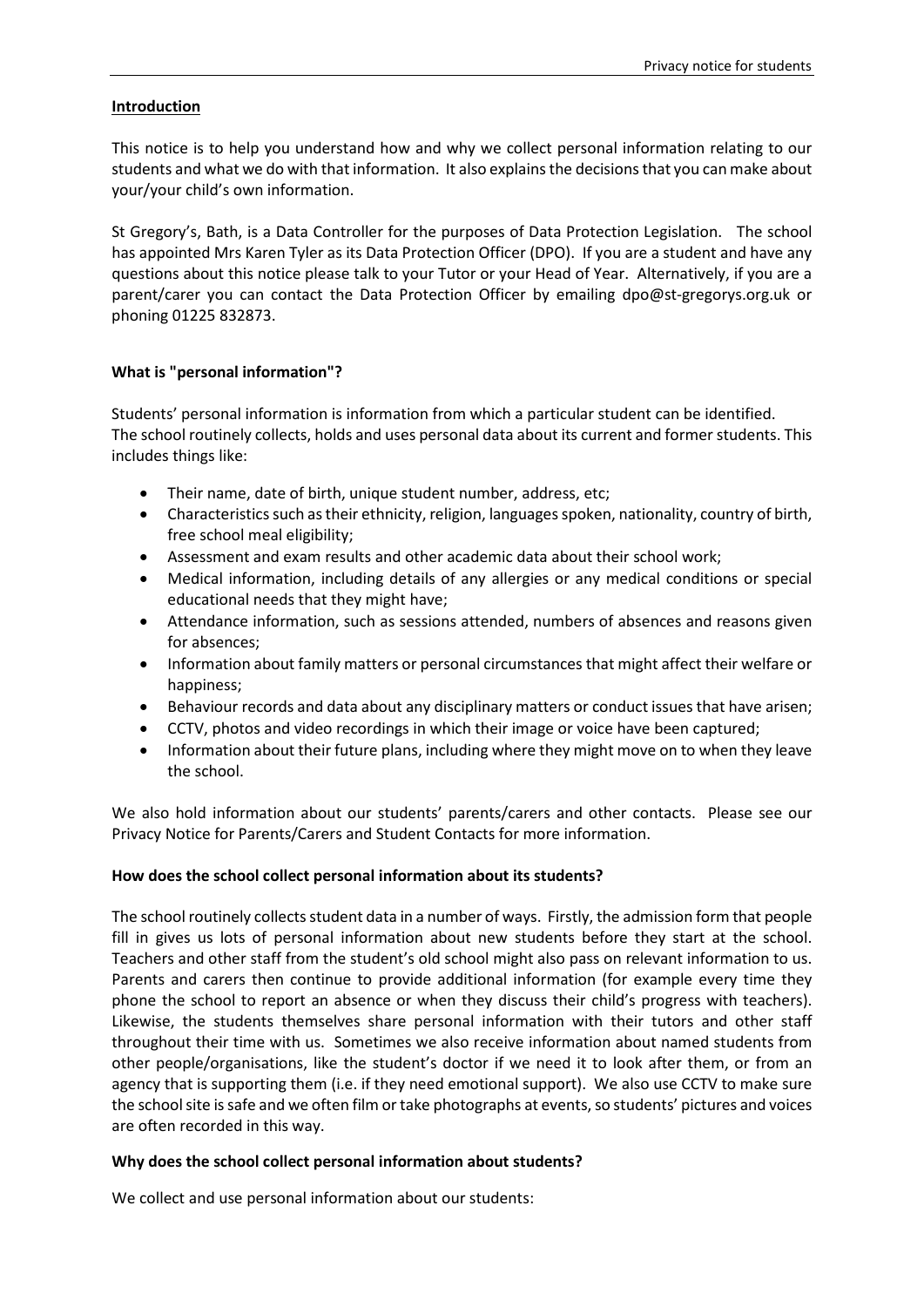- to support their teaching and learning and to monitor and report on their progress;
- to provide a safe and secure teaching environment;
- to provide pastoral care, to support students and to safeguard and promote their welfare;
- to allow us to operate effectively as a school (for example when following our policies and procedures and to enable us to deal with necessary administration);
- to assess how well we are doing as a school and to let others know what we do;
- to comply with relevant legal obligations and for other related legitimate purposes.

#### **What is our lawful basis for using this information?**

Under Data Protection legislation we collect and use most personal data about our students to carry out a task in the public interest, to support them in their learning and education.

We also have a legal obligation to keep certain information and to provide certain data to the LA (Local Authority) and/or to the DfE (Department for Education), such as:

- Assessment and exam results;
- Attendance information;
- Information about students who are in care;
- Information about students who receive Free School Meals.

We might also get consent from students and/or parents/carers to hold some additional data, such as:

- Information about students' ethnic origins and religious beliefs (we collect this data in order to monitor our progress regarding equality);
- Images of students recorded in photographs;
- Contact details once the student has left us.

If you have given us consent to use certain information, you have the right to withdraw your consent at any time.

# **Where do we keep this personal student information?**

We keep all this information securely on our computer systems. It can only be accessed by members of staff who need to access it for legitimate reasons.

The Data Protection Officer is the person responsible at St Gregory's for managing how we look after personal information and deciding how it is shared.

We will keep all personal data about students safe and up to date. We will only use it for the reasons given above and we will destroy it when we no longer need it.

# **Who do we share the information with?**

We will only share your/your child's information with other people and organisations when we have to by law or when we have a good reason to do so. Here are some examples:

- From time to time we may be required to provide students' information to central government, i.e. through the Department for Education and/or the Education Funding Agency.
- We may need to share information with the local authority, i.e. to check eligibility for free school meals, for attendance reasons or for recording details of accidents occurring at school.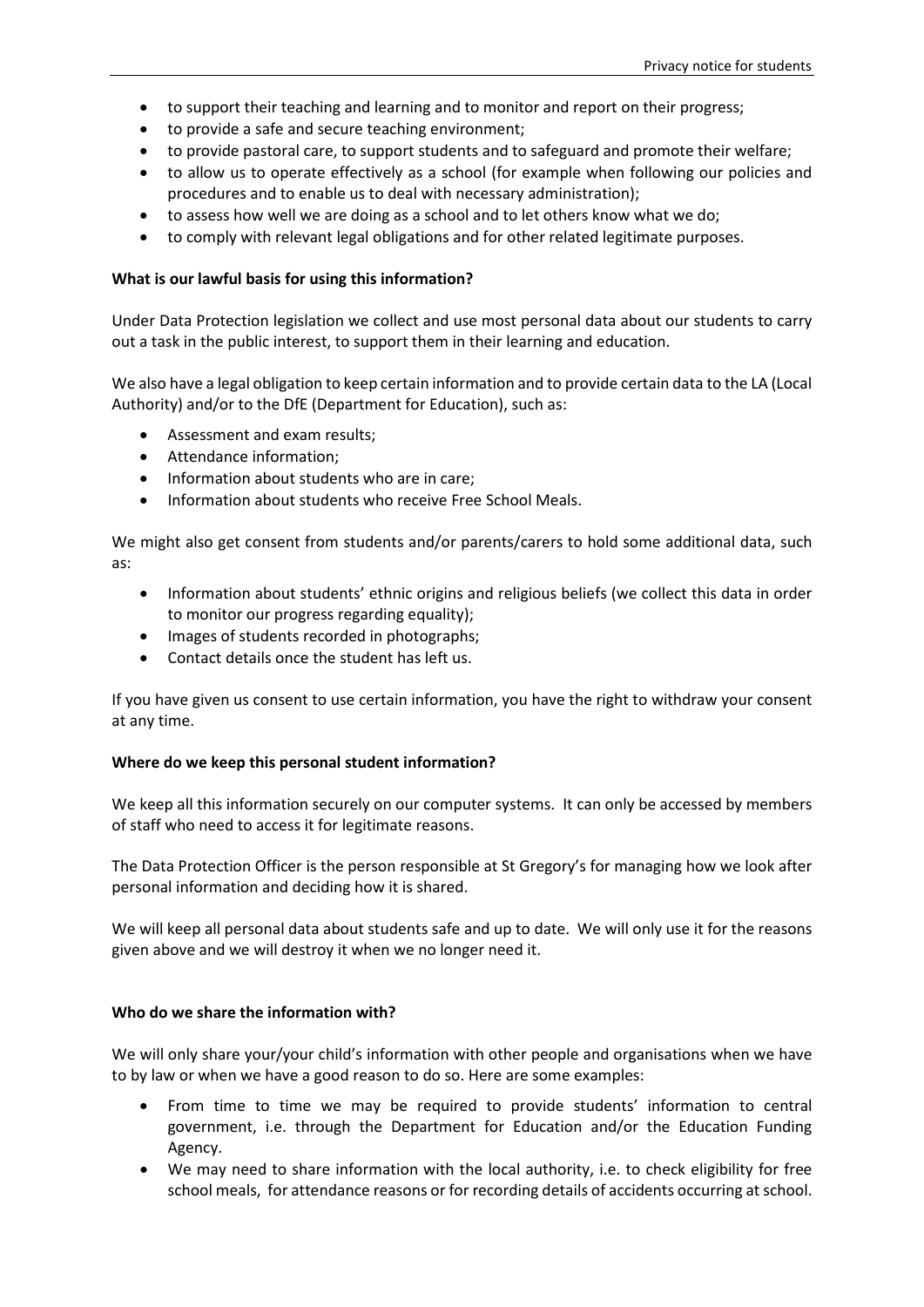- In accordance with our legal obligations, we may share information with local authorities, the Department for Education, or other schools, for example, where we have any safeguarding concerns.
- On occasion, we may need to share information with the police or our legal advisers (i.e. this might be to help with an inquiry if a student is injured at school or if there is a burglary);
- We may need to share information with medical professionals when a student requires such medical care.
- We share student names, dates of birth and parents' / carers' contact details with the School Nursing Team and the School Age Immunisations team when required.
- We may share some information with our insurance company, for example, where there is an incident involving the school or to ensure that our cover is adequate.
- We may share information with our governors (for example if they are involved in any process, procedure or appeal which involves you/your child).
- If you/your child is going on a school trip or attending an event, we may need to share some of their information (i.e. information about relevant medical conditions) with the event organiser/host organisation or the tour operator or accommodation provider.
- We also have a risk management system (currently held by B&NES and called EVOLVE) and we have to enter student data onto that in order to assess risk when planning off site activities and school trips, etc. This means that you/your child's medical information and other personal data may need to be shared with this system for the purposes of risk assessments if they want to participate in such events.
- We may use photographs or videos of you/your child on the school's website or social media sites or in the prospectus or other publications to show prospective students what we do as well as for teaching purposes.
- We may include student names and photographs in programs for school productions;
- We need to let our catering team (Sodexo) know if you/your child has an allergy.
- We may share academic and behaviour and attendance records and data with parents/carers and other student contacts so that they can support your/your child's schooling.
- Once you/your child is aged 13 or over, we are required by law to pass on certain information to providers of youth support services in our area. We are required to provide their name and address, their parent/carer's name, address and telephone number, their unique student number and unique learner number and any further information that they ask for which is relevant to the support services' role (such as gender, ethnic origin and where the student might move on to when they leave the school). Until students are aged 16 their parent(s) can ask that no information beyond names, addresses and date of birth be provided. This right transfers to the student on their 16th birthday.
- We share students' school email addresses with careers advice websites such as Unifrog and Pathways CTM, so that students can use these to help with choices when they leave our school.
- We share student names, addresses, dates of birth and SEN/EAL information with a work experience placement website provided by Grofar.
- When you/your child takes public examinations (e.g. GCSEs) we will need to share information about them with examination boards.
- Depending on where you/your child will go after leaving us we may need to provide their information to other schools, universities or potential employers. For example, we may share information about exam results and provide references.
- We share student data with other schools or provisions when students had a placement with that provision.
- We share student names, dates of birth, contact details for parents/carers, SEN information, medical information, assessment data and attendance data with partner schools when students attend them for some of their subjects.
- We may also engage contractors to provide services for the school from time to time, i.e. to facilitate the effective administration of our systems and this may require them to have access